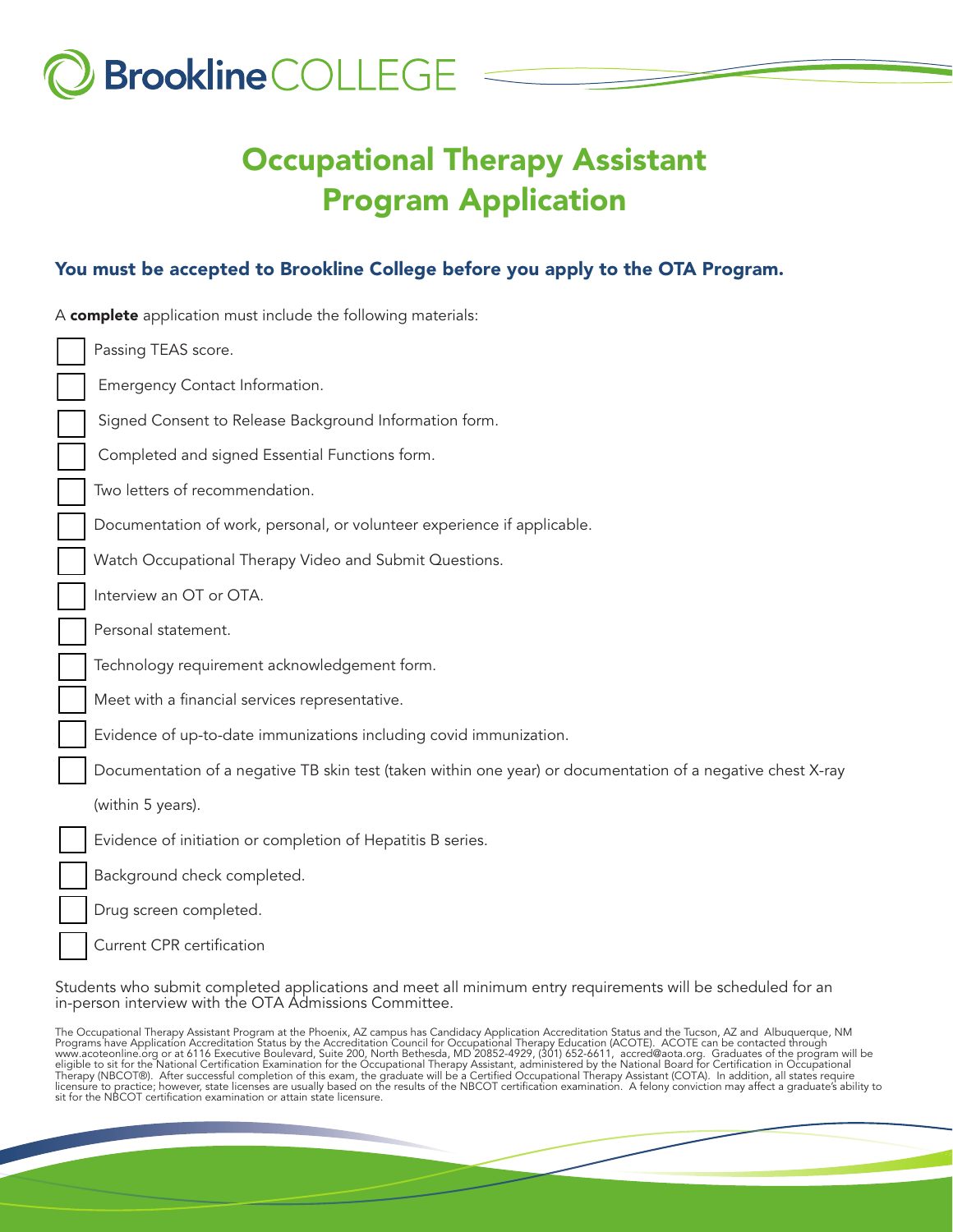### Evaluation and Selection of Applicants

Your OTA application and all related requirements and documentation will be reviewed and scored as detailed below. The Occupational Therapy Assistant Program has a selective admissions policy due to lab space and the limited number of fieldwork sites available to the program. A maximum of twenty (20) applicants will be chosen each year. Final admission of all applicants will be awarded at the discretion of the OTA Admissions Committee.

## Selection Criteria

Using the following criteria, applicants will be evaluated for admittance into the OTA program.

- 1) In person professional interview (20 points maximum)
	- a) The 30-minute interview will assess the applicant's professionalism, desire and motivation to pursue the field of occupational therapy, communication skills, and ability to think creatively.
- 2) Professional recommendations (10 points maximum)
	- a) Recommenders will be sent an electronic questionnaire to rate your professionalism and traits which indicate you would be a good candidate for the OTA program.
- 3) Related work, personal or volunteer experience (10 points maximum)
	- a) Over 1 year experience = 10 points, 6months-1year experience = 6 points, 1 month-6months experience = 4 points, 1 week-1 month experience = 2 points
- 4) Watch OT video and answer questions (10 points)
	- a) 1 point for each question answered correctly
- 5) Previous associate, bachelor or master's degree (5 points)
- 6) Application legible and submitted on time (5 points maximum)
- 7) Personal Statement (5 points maximum)
	- a) 1 point for each question, 1 point for proper spelling, grammar, and writing mechanics.
- 8) Reapplication (5 points maximum)
	- a) If an applicant is not accepted into the program, they will be placed on an alternate list and candidates will be notified as vacancies occur. Those placed on the alternate list, who do not fill a vacancy, must complete the full application for consideration during the next application cycle. If an alternate met all the requirements of the application and would like to receive points for re-application next year, they must request this in writing when reapplying. Please note that no materials, such as transcripts or other application documents, are kept on file to be used again for re-application. These materials are treated as confidential documents and are shredded.

# After I apply, what should I expect?

If the application packet is complete, the applicant's information will be reviewed by the program's Admission Committee. Applicants will be notified by email if they are selected for an in-person professional interview. After interviews have taken place applicants will be notified of their acceptance into the program by mail.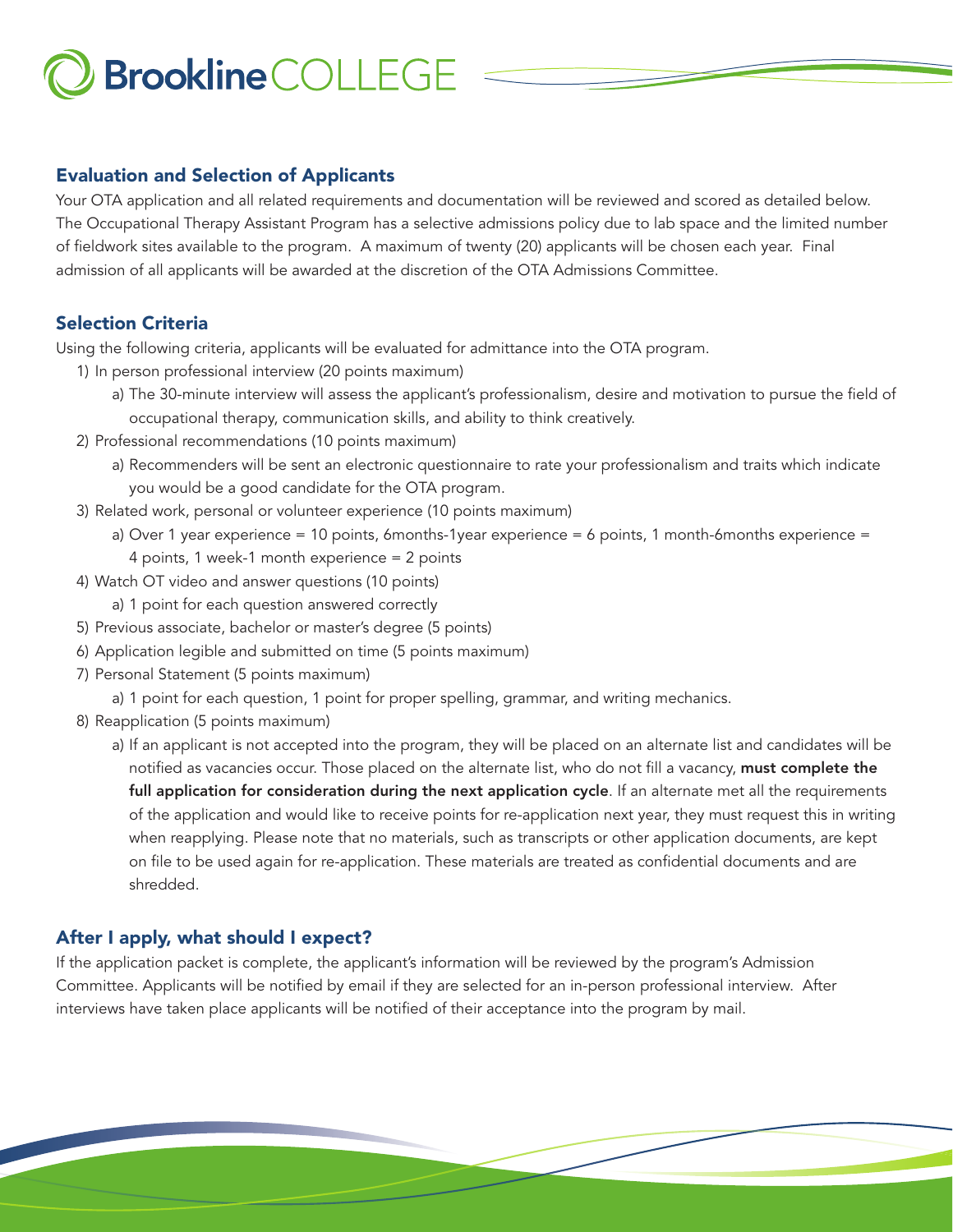

# **Occupational Therapy Assistant Application**

| <b>Applicant Information</b><br><b>Applicant Name:</b>                            |                                                                                                                           |
|-----------------------------------------------------------------------------------|---------------------------------------------------------------------------------------------------------------------------|
|                                                                                   |                                                                                                                           |
|                                                                                   |                                                                                                                           |
|                                                                                   |                                                                                                                           |
|                                                                                   |                                                                                                                           |
| prior to the date when decision letters are sent out.)                            | (It is the applicant's responsibility to contact the Occupational Therapy Assistant (OTA) Program if your address changes |
| Yes $\bigcirc$ No $\bigcirc$ If yes, explain:                                     | Have you ever been dismissed, disciplined or placed on probation from a college or university?                            |
| <b>Emergency Contact Information</b><br>Person to notify in case of an emergency: |                                                                                                                           |
| <b>Educational Background</b><br>Please any schools you have previously attended. |                                                                                                                           |
| City/State: ____                                                                  |                                                                                                                           |
| City/State: _____________                                                         |                                                                                                                           |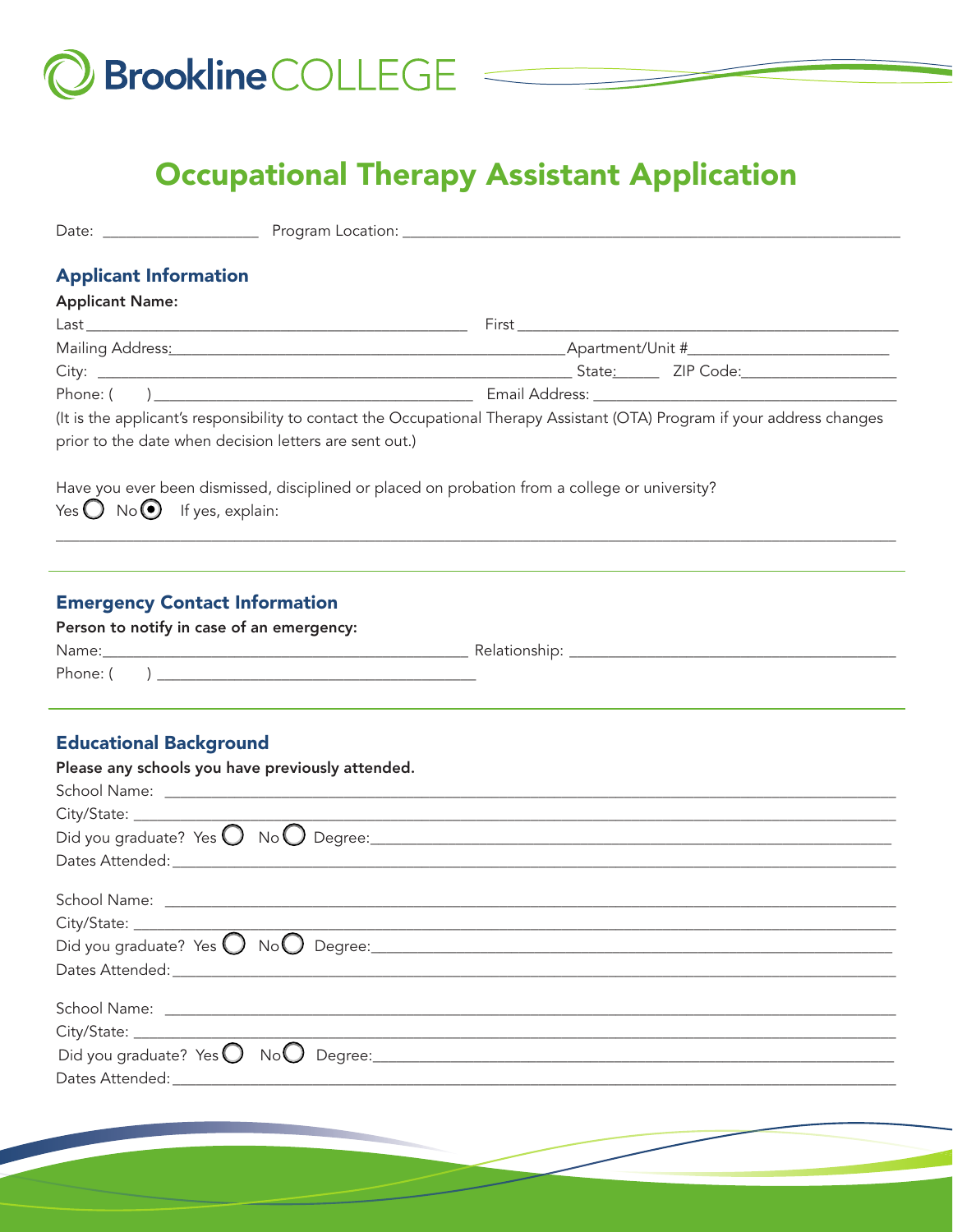

#### **Work, Volunteer, Personal Experience Form**

Please include any related work, volunteer, or personal experience you have had that relates to the profession of occupational therapy. If you don't have any, please leave this section blank. If it's a personal experience, please state relationship under employer name.

| Describe your experience and how it relates to the profession of OT. |
|----------------------------------------------------------------------|
|                                                                      |
|                                                                      |
|                                                                      |
|                                                                      |
|                                                                      |
|                                                                      |
|                                                                      |
|                                                                      |
|                                                                      |
|                                                                      |
|                                                                      |
| Describe your experience and how it relates to the profession of OT. |
|                                                                      |
|                                                                      |
|                                                                      |
|                                                                      |
|                                                                      |
|                                                                      |
|                                                                      |
|                                                                      |
|                                                                      |
|                                                                      |
|                                                                      |
| Describe your experience and how it relates to the profession of OT. |
|                                                                      |
|                                                                      |
|                                                                      |
|                                                                      |
|                                                                      |
|                                                                      |
|                                                                      |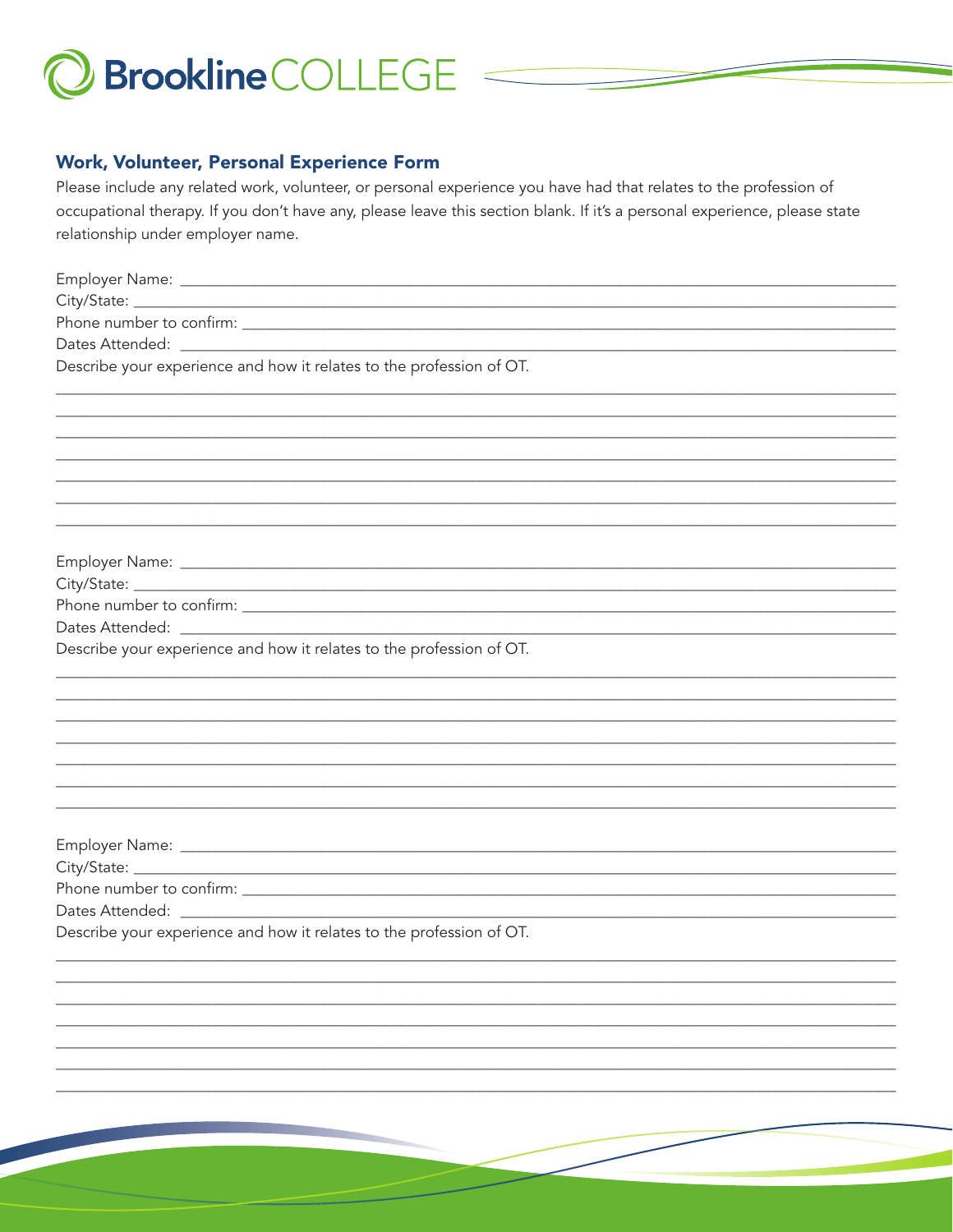## Consent to Release Background Information

I acknowledge that my acceptance into the Occupational Therapy Assistant program is dependent upon meeting all admission requirements. One of those requirements is to be free of a criminal history. I release Brookline College from any potential claim or liability related to the appropriate use of this information.

I have been advised about the background check and understand it is a requirement for admission into the Occupational Therapy Assistant program. If I have engaged in past criminal activities or criminal activities while in the program, I may be subject to termination from the OTA program.

I understand that the National Board for Certification in Occupational Therapy (NBCOT) may reject an application to sit for the national certification exam based on a criminal record thus preventing me from working in my field of study. I understand that individual states may also not allow a person with a criminal history to receive a license to practice. I further understand that some fieldwork sites may not accept the placement of a student with a negative background check, which may delay or prevent me from graduating from the program.

If I have a question about my ability to sit for the NBCOT examination, I can contact NBCOT directly and request an early determination of my eligibility to sit for certification. https://www.nbcot.org/en/Students/Services#EarlyDetermination This consent and release are effective as of the date signed and it will remain effective until further notice. Brookline College is not required to notify me when the request will be submitted to any law enforcement unit and is not limited to the number of such requests.

By my signature below, I acknowledge and agree that I consent to the access and release of any records maintained by any local county, state or national law enforcement unit.

| <b>Applicant's Name</b>               |      |
|---------------------------------------|------|
| Applicant's Signature                 | Date |
| Other Name/s Used, If Any ___________ |      |
| Parent or Guardian, If a Minor        | Date |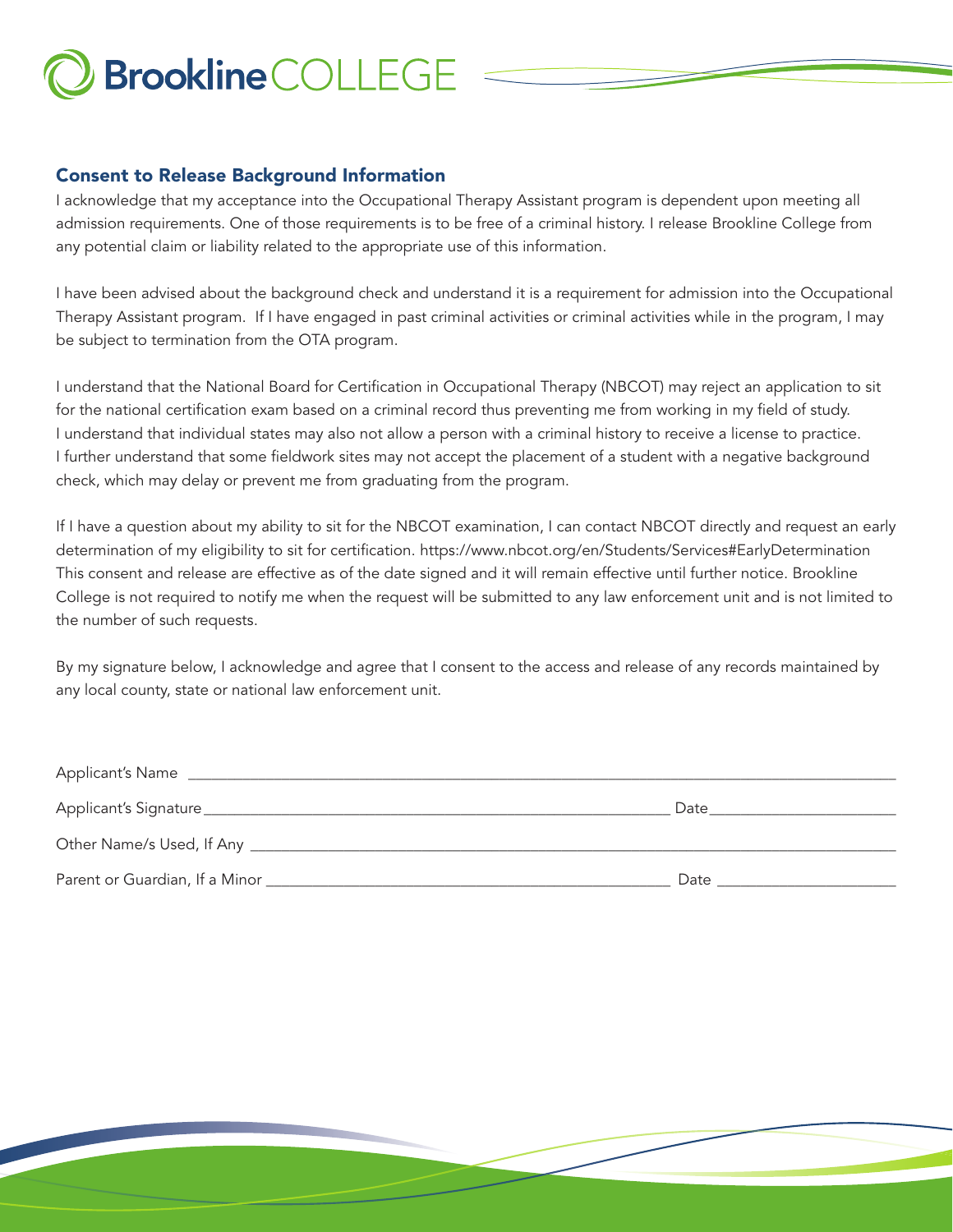

#### Essential Functions

Brookline College strives to make its programs accessible to all individuals, in compliance with Section 504 of the Rehabilitation Act of 1973 and Title III of the Americans with Disabilities Act of 1990. Its purpose to create and maintain an environment in which students may achieve their fullest potential, limited to the least extent possible by individual disabilities. Such disabilities include physical or mental impairment that substantially limit major life functions. All faculty, staff and students of the university are expected to adhere to this philosophy of equal access to educational opportunity and to assume broad responsibility for its implementation.

Disclosure of a disability is not required, but if disclosed, it is the responsibility of the individual to seek available assistance and make needs known. To request accommodations: All inquiries and requests for accommodation should be submitted to the ADA coordinator who serves as a resource for students with disabilities, verifies and maintains documentation, considers accommodation requests, and determines reasonable accommodations.

The essential functions stated below describe skills, abilities, and capacities that are required for completion of the Occupational Therapy Assistant Program and ultimately to work as an entry-level occupational therapy assistant (OTA). Essential functions are based on skills, abilities, and capacities required for students to safely participate in educational and training activities in a way that does not compromise the safety of themselves, peers, patients, or others. Throughout the OTA educational program, OTA students must be able to perform these essential functions with or without reasonable accommodations.

| <b>Essential Function(s)</b> | <b>Description</b>                                                                                                                                                                                                 | <b>Examples of Activities</b>                                                                                                                                                                                                                                     |  |
|------------------------------|--------------------------------------------------------------------------------------------------------------------------------------------------------------------------------------------------------------------|-------------------------------------------------------------------------------------------------------------------------------------------------------------------------------------------------------------------------------------------------------------------|--|
| Critical Thinking and Memory | Skills and abilities sufficient to use<br>logic and reasoning for judging<br>clinical situations and solving<br>problems.                                                                                          | • Carry out safe and efficacious<br>interventions.<br>• Use clinical reasoning.<br>• Determine when assistance from<br>instructor or fieldwork educator is<br>required.                                                                                           |  |
| Communication                | Skills and abilities sufficient to read,<br>write, express, and understand<br>information conveyed in English.                                                                                                     | • Explain treatment to patients,<br>families, and team members.<br>• Document treatments.<br>• Report at meetings.<br>• Educate patients.<br>• Use professional terminology.                                                                                      |  |
| Interpersonal interactions   | Skills and abilities sufficient to<br>collaborate and interact with<br>patients, patients' family members,<br>team members, and colleagues<br>from a variety of social, cultural, and<br>intellectual backgrounds. | • Establish rapport and professional<br>relationships with patients,<br>patients' families, peers,<br>instructors, and supervisors.<br>• Conduct self in ethical manner.<br>• Use verbal and nonverbal<br>communication to interact with<br>others appropriately. |  |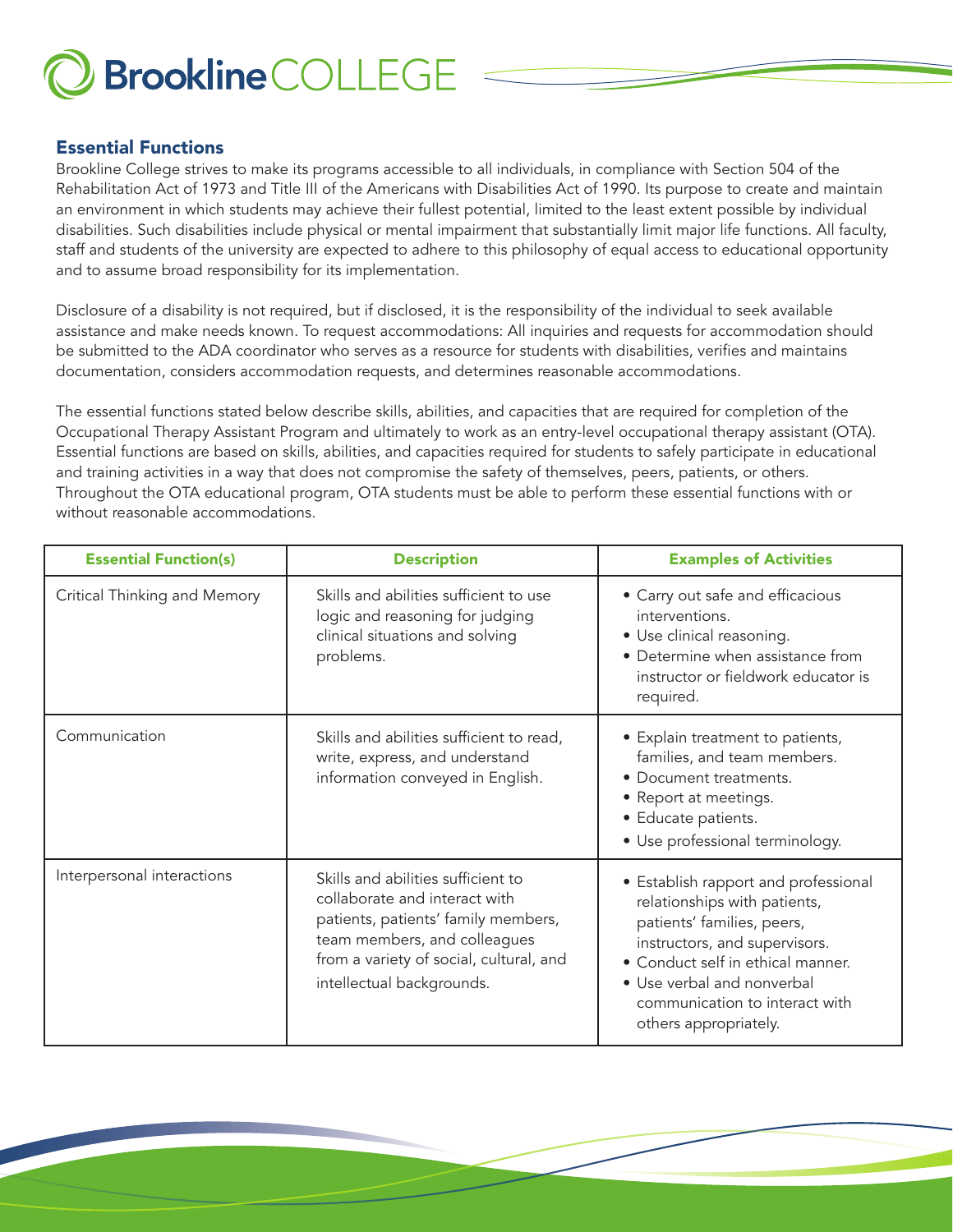

| <b>Essential Function(s)</b>                          | <b>Description</b>                                                                                                                                                                                                                                                                                            | <b>Examples of Activities</b>                                                                                                                                                                                                                                                                                                                                                                 |
|-------------------------------------------------------|---------------------------------------------------------------------------------------------------------------------------------------------------------------------------------------------------------------------------------------------------------------------------------------------------------------|-----------------------------------------------------------------------------------------------------------------------------------------------------------------------------------------------------------------------------------------------------------------------------------------------------------------------------------------------------------------------------------------------|
| Self-management                                       | Skills and abilities sufficient to<br>complete tasks under stress.                                                                                                                                                                                                                                            | • Skills and abilities sufficient to<br>complete tasks under stress.                                                                                                                                                                                                                                                                                                                          |
| Mobility and Gross Motor<br>Strength and Coordination | Skills and abilities sufficient to<br>perform safely and with agility<br>a variety of motor activities,<br>including balancing, walking,<br>bending, climbing, squatting,<br>reaching, pushing, pulling, lifting,<br>and carrying throughout the<br>workday. Abilities may require lifting<br>40 lbs or more. | • Engage patients in bathing,<br>dressing, and grooming activities.<br>• Assist patients in transferring from<br>bathtub, bed, and toilet.<br>• Carry and set up therapeutic<br>equipment such as splints, splint<br>pans, therapy balls, bolsters,<br>mats, and swings.<br>• Transport patients using<br>wheelchairs and walkers.<br>• Engage in play occupations with<br>pediatric clients. |
| Fine Motor Strength and<br>Coordination               | Skills and abilities sufficient to grasp<br>and manipulate objects.team<br>members, and colleagues from a<br>variety of social, cultural, and<br>intellectual backgrounds.                                                                                                                                    | • Complete written and electronic<br>documentation.<br>• Set up therapeutic activity.<br>• Manipulate patient care and<br>assessment devices including<br>goniometers, scissors, adaptive<br>equipment, and gait belts.<br>• Make and adjust splints, serial<br>casts, and adaptive equipment.                                                                                                |
| <b>Tactile Sensation</b>                              | Tactile sensation of temperature,<br>texture, vibration, and pressure<br>sufficient for sensory stimulation<br>assessments and interventions.                                                                                                                                                                 | • Perceive safe heat and cold<br>levels on physical agent modalities,<br>splints, and appliances.<br>• Feel muscle tone and movement.<br>· Palpate anatomical structures.                                                                                                                                                                                                                     |
| Hearing                                               | Ability sufficient to hear sounds.<br>Auditory ability to monitor and<br>assess health needs of patients.                                                                                                                                                                                                     | • Sufficient to comprehend person<br>engaged in conversation.<br>• Respond to patients' calls for help.<br>· Respond to emergency alarms and<br>safety devices.                                                                                                                                                                                                                               |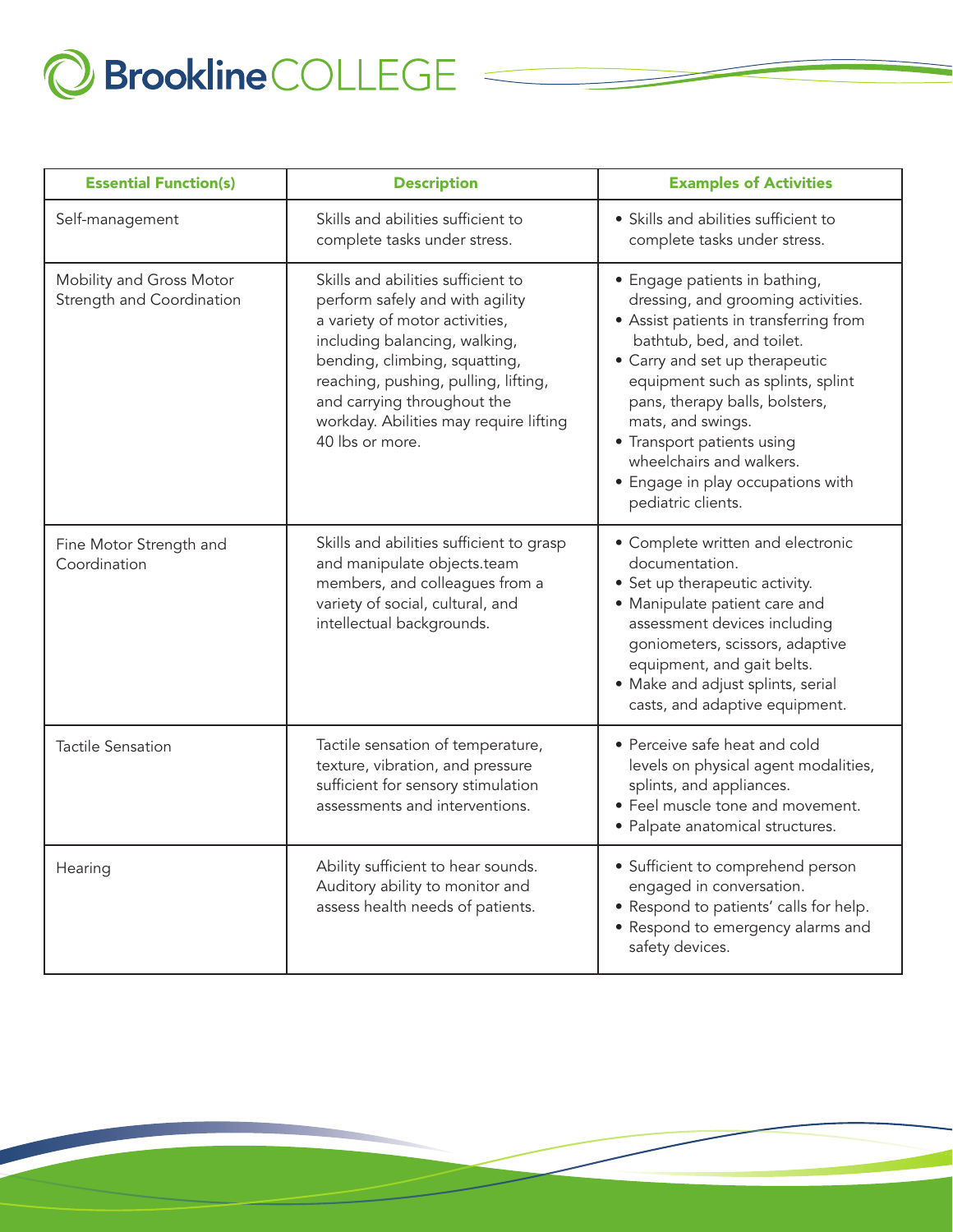

| <b>Essential Function(s)</b> | <b>Description</b>                                                                                                                                             | <b>Examples of Activities</b>                                                                                                                                                                                                                                        |
|------------------------------|----------------------------------------------------------------------------------------------------------------------------------------------------------------|----------------------------------------------------------------------------------------------------------------------------------------------------------------------------------------------------------------------------------------------------------------------|
| Vision                       | Ability sufficient to visually<br>determine details at close and far<br>range. Visual ability to monitor and<br>assess safety and health needs of<br>patients. | • Read course materials.<br>• Observe and supervise one or more<br>persons in a therapy setting.<br>• Read patient information and charts.<br>• Respond to visual monitors and<br>gauges.<br>• Monitor facial expressions, skin<br>coloration, and muscular tension. |
| Endurance                    | Ability sufficient to tolerate<br>extended periods of cognitive and<br>physical activity.                                                                      | • Stand or sit for extended periods of<br>time.<br>• Participate and attend to class for up<br>to 8 hours per day.<br>• Complete multiple 40-hour weeks of<br>clinical fieldwork.                                                                                    |
| Transportation               | Ability to access reliable transportation<br>to attend class and fieldwork sites in a<br>timely manner.                                                        | • Attend class and labs.<br>• Participate in fieldwork rotations.                                                                                                                                                                                                    |
| Technology                   | Ability to use basic computer software,<br>word processing and electronic<br>communication for on-line course skills<br>and electronic documentation.          | • Participate and attend online classes.<br>• Complete online assignments and<br>discussion posts.                                                                                                                                                                   |

I have reviewed the essential functions of the program, and I certify that to the best of my knowledge I can perform these functions.

Applicant's Name \_\_\_\_\_\_\_\_\_\_\_\_\_\_\_\_\_\_\_\_\_\_\_\_\_\_\_\_\_\_\_\_\_\_\_\_\_\_\_\_\_\_\_\_\_\_\_\_\_\_\_\_\_\_\_\_\_\_\_\_\_\_\_\_\_\_\_\_\_\_\_\_\_\_\_\_\_\_\_\_\_\_\_\_\_\_\_\_\_\_\_

Applicant's Signature\_\_\_\_\_\_\_\_\_\_\_\_\_\_\_\_\_\_\_\_\_\_\_\_\_\_\_\_\_\_\_\_\_\_\_\_\_\_\_\_\_\_\_\_\_\_\_\_\_\_\_\_\_\_\_\_\_\_\_ Date \_\_\_\_\_\_\_\_\_\_\_\_\_\_\_\_\_\_\_\_\_\_\_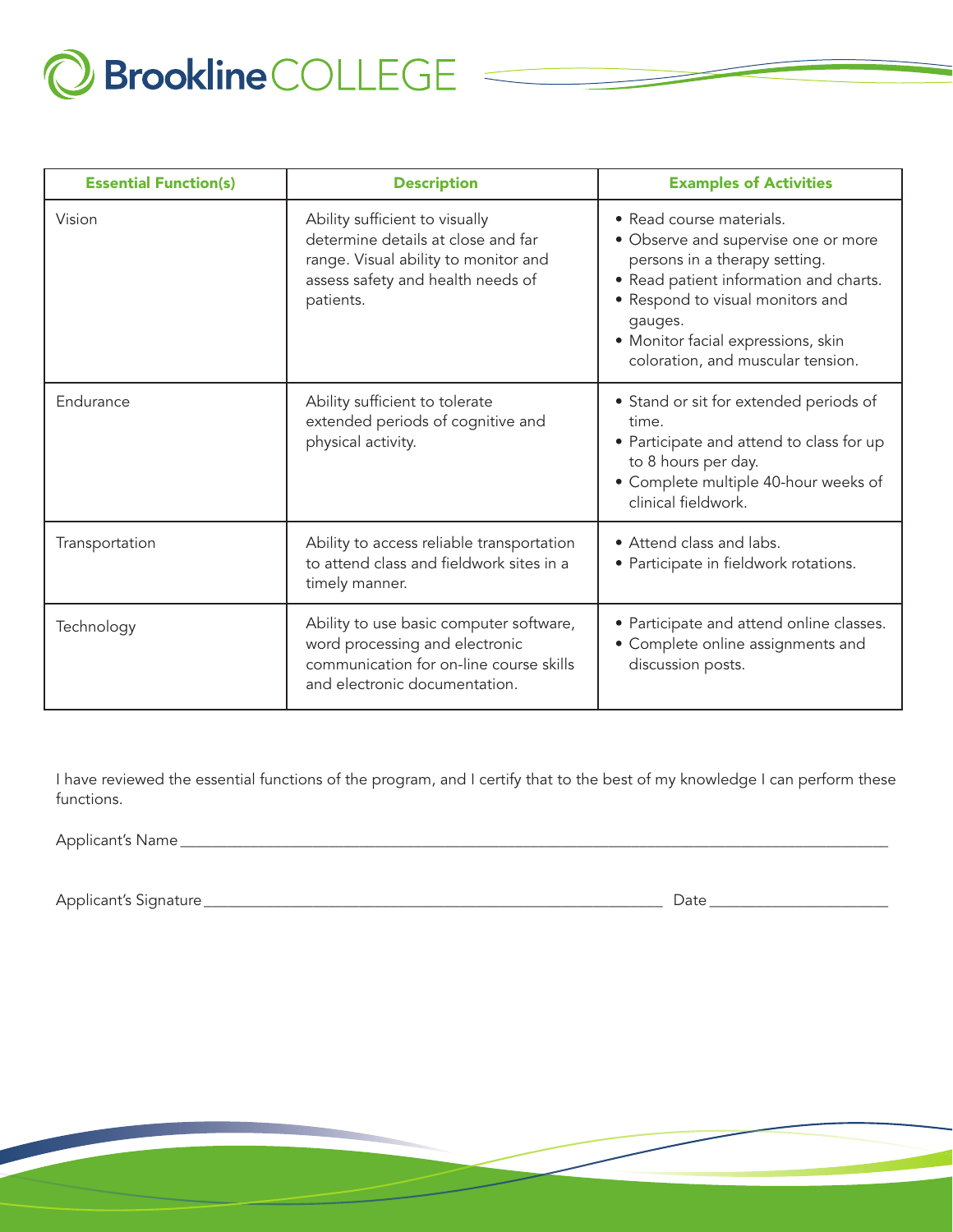## Occupational Therapy Video and Questions

Watch the video "What can Occupational Therapy do for you?" https://www.youtube.com/watch?v=jwwOXlLYQ4Q (13:16) then answer the following questions. Some of the answers will come directly from the video, but others you will have to apply the information from the video to create your own answer.

- 1. What is the goal of an occupational therapy practitioner according to Ryerson Stinson, OTR?
- 2. What is an important part of therapy according to Ryerson Stinson, OTR?
- 3. What does Jan Davis say about occupational therapy?
- 4. What is one of the child's occupations according to Melody Maney, MS, OTR?
- 5. What was the steering wheel used for in therapy for the individual with a traumatic brain injury?
- 6. What does the occupational therapist say to explaining how going to a coffee shop is part of therapy?
- 7. Name three (3) diagnosis in the video
- 8. What parts of a person do occupational therapy practitioners treat?
- 9. Locate 3 additional videos about Occupational Therapy and provide their URL's.
- 10. What makes occupational therapy unique from other professions?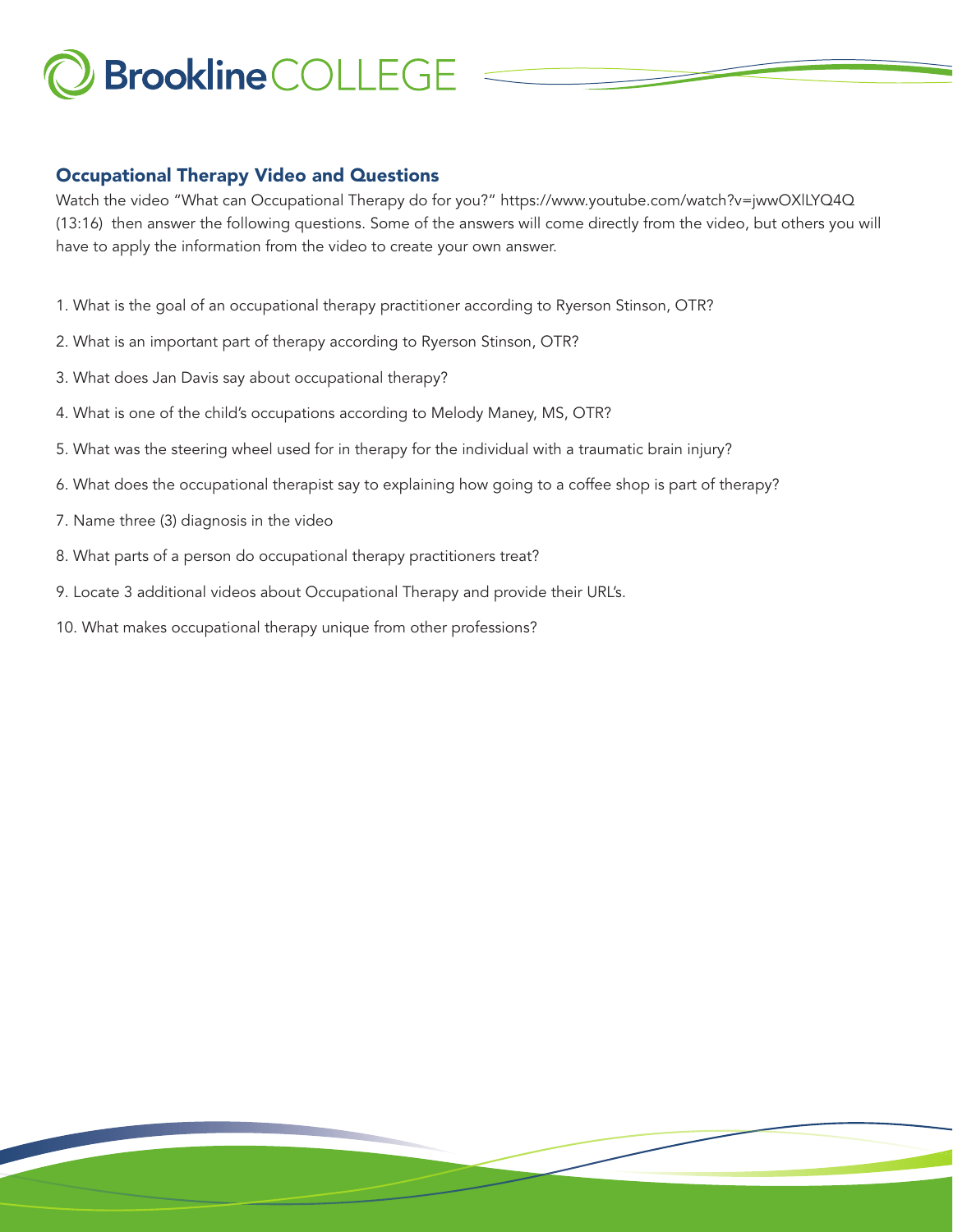

## **Interview an OT or OTA**

| Describe what you learned about the profession of OT. |  |
|-------------------------------------------------------|--|
|                                                       |  |
|                                                       |  |
|                                                       |  |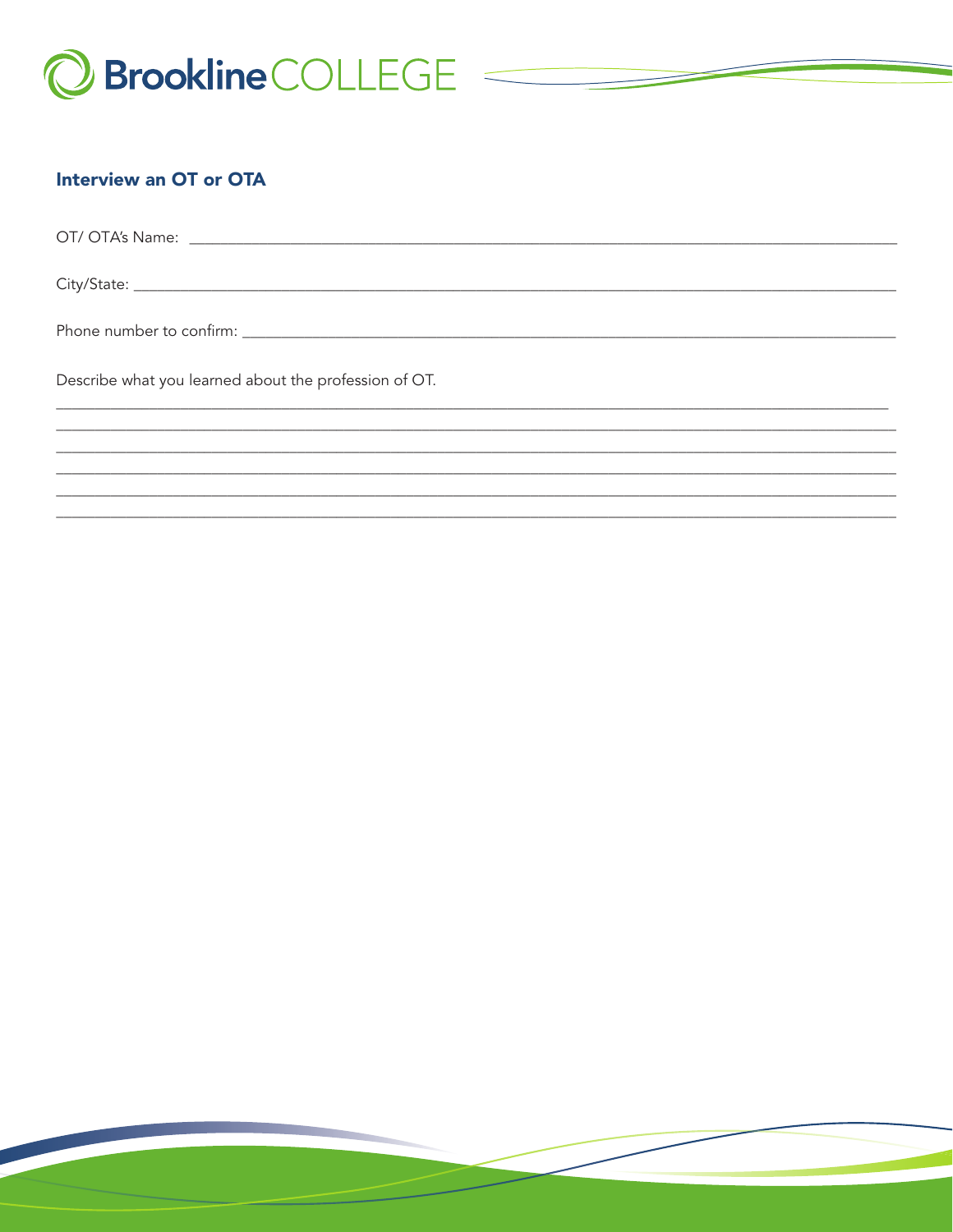

### OTA Recommendation Letters

Two professional recommendations are required for consideration to this program. These recommendations must come from an instructor, guidance counselor, health care professional, job supervisor, or someone who knows your professional and/or academic abilities and habits. These individuals will be emailed a questionnaire to complete so make sure you provide a valid email address.

#### Reference #1:

| Email: |  |
|--------|--|

#### Reference #2:

| Email: |  |
|--------|--|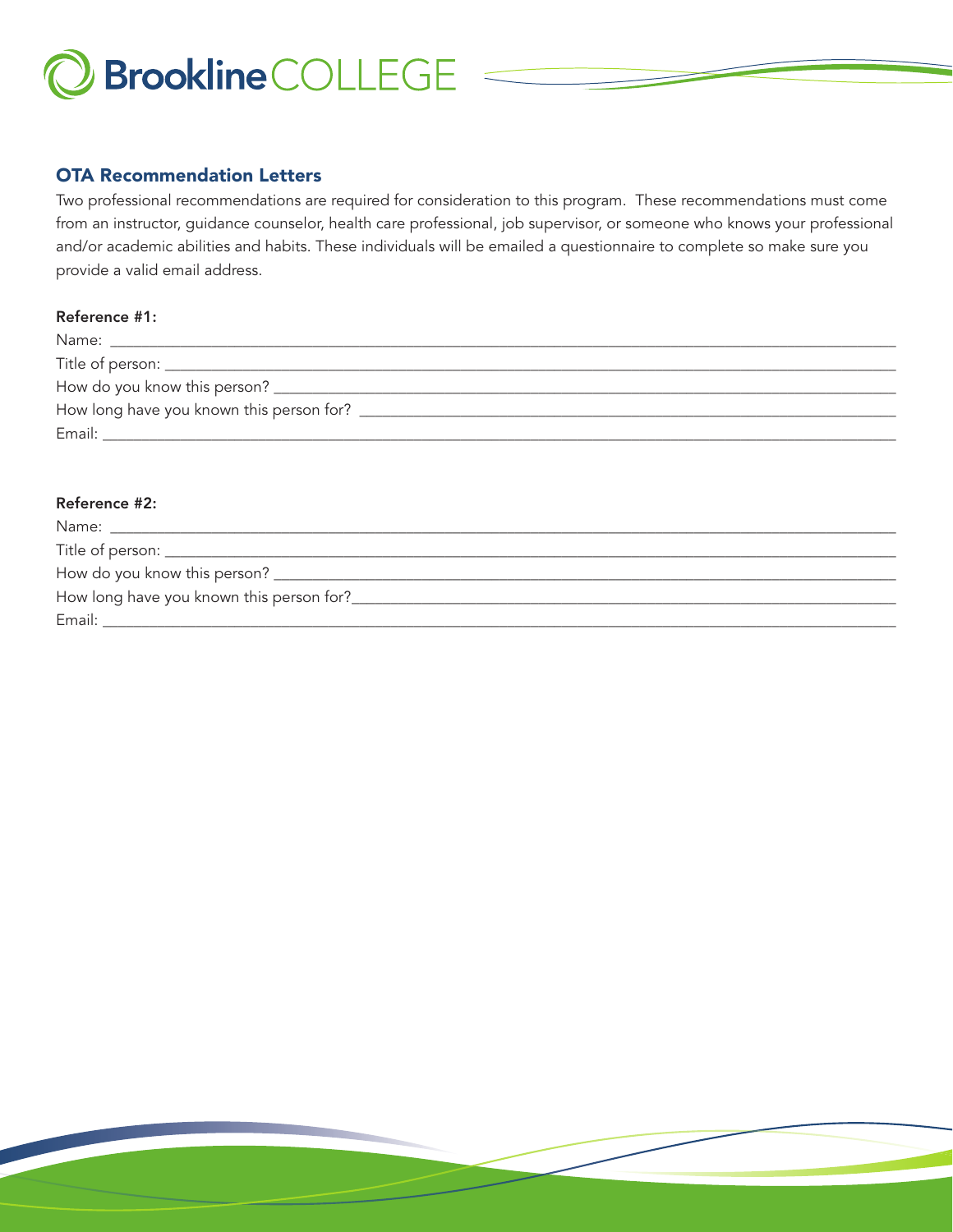

## Personal Statement

Please answer the following questions using complete and thoughtful responses. Use proper English, grammar, spelling, and writing mechanics in your responses. Essays should be typed, double spaced, and use 12-point Arial font.

- 1. Describe why you are interested in pursuing a career as an occupational therapy assistant (OTA)?
- 2. Empathy is an important quality for OTAs. Describe a situation that demonstrates your ability to empathize with others.
- 3. OTA's work with diverse populations based on gender, ethnicity, race, values, sexual preference, political views, socioeconomic status, and religion. Please describe previous experiences that have prepared you to interact with a diverse client base. Are there specific populations you will have a difficult time serving?
- 4. Describe why Brookline College's Occupational Therapy Assistant Program is a good fit for you?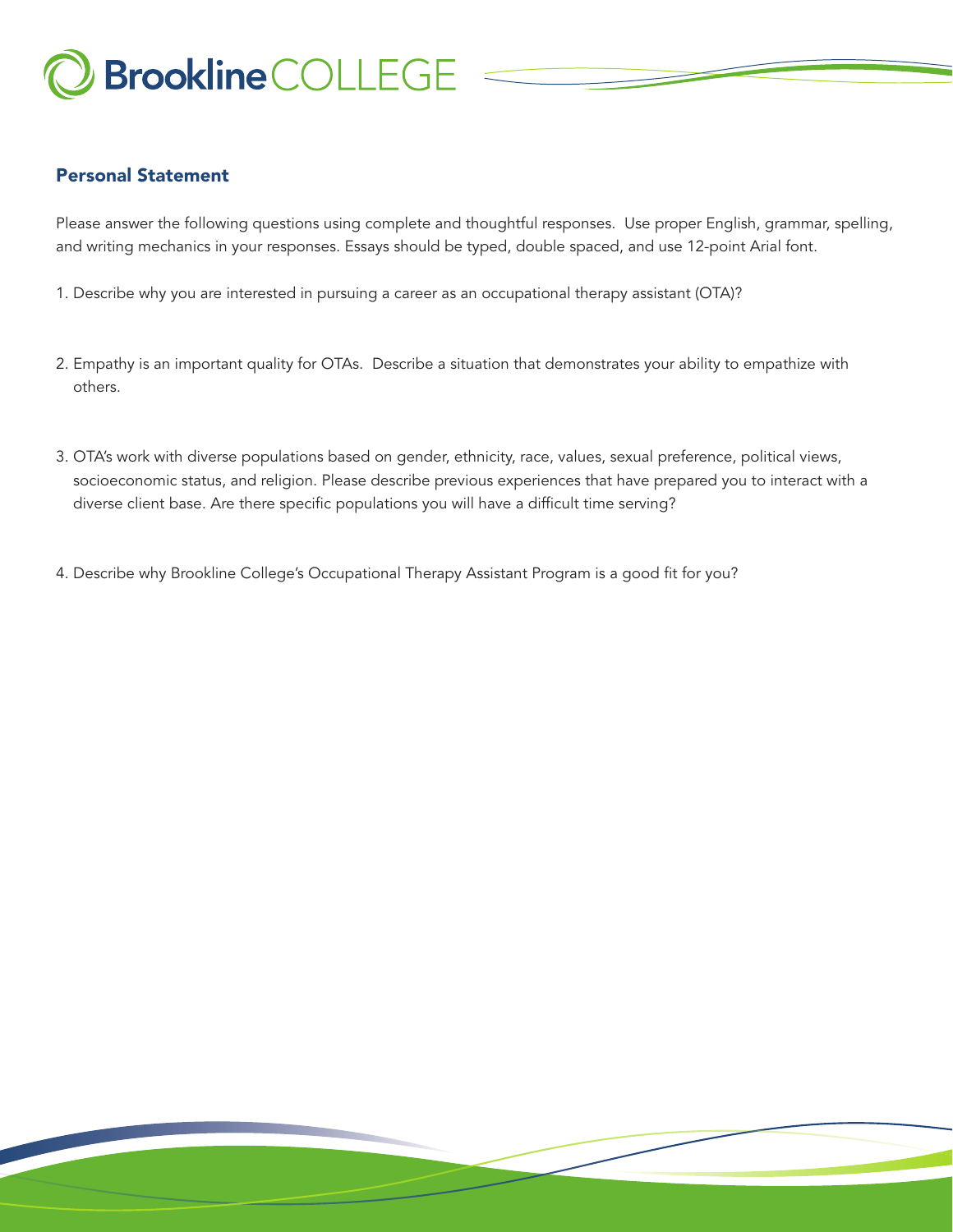

#### Immunization Record

To be completed and signed by your health care provider.

Last Name: \_\_\_\_\_\_\_\_\_\_\_\_\_\_\_\_\_\_\_\_\_\_\_\_\_\_\_\_\_\_\_\_\_\_\_\_\_\_\_\_\_\_\_\_\_ First Name: \_\_\_\_\_\_\_\_\_\_\_\_\_\_\_\_\_\_\_\_\_\_\_\_\_\_\_\_\_\_\_\_\_\_\_\_\_\_\_

Date of Birth:\_\_\_\_\_\_\_\_\_\_\_\_\_\_\_\_\_\_\_\_\_\_\_\_\_\_\_\_\_\_\_\_\_\_\_\_\_\_\_\_\_\_\_\_

| <b>Vaccination</b>                                   | <b>Date(s) Administered</b> | <b>Or Positive Titer Antibody Test Date</b> |
|------------------------------------------------------|-----------------------------|---------------------------------------------|
| Tetanus-Diphtheria<br>(must be in the past 10 years) |                             |                                             |
| Measles, Mumps, Rubella<br>(2 doses requires)        |                             |                                             |
| Varicella                                            |                             |                                             |
| Hepatitis B (3 doses required)                       |                             |                                             |
| TB test (required annually)                          |                             |                                             |
| Influenza test (required annually)                   |                             |                                             |
| Covid (2 doses required)                             |                             |                                             |

Health Care Provider (Please sign and stamp with provider's address and phone number)

| Physicians Name: _ |  |  |  |
|--------------------|--|--|--|
| Address:           |  |  |  |
| Phone:             |  |  |  |

Signature: \_\_\_\_\_\_\_\_\_\_\_\_\_\_\_\_\_\_\_\_\_\_\_\_\_\_\_\_\_\_\_\_\_\_\_\_\_\_\_\_\_\_\_\_\_\_\_\_\_\_\_\_\_\_\_\_\_\_\_\_\_\_\_\_\_\_\_\_\_\_\_\_\_ Date: \_\_\_\_\_\_\_\_\_\_\_\_\_\_\_\_\_\_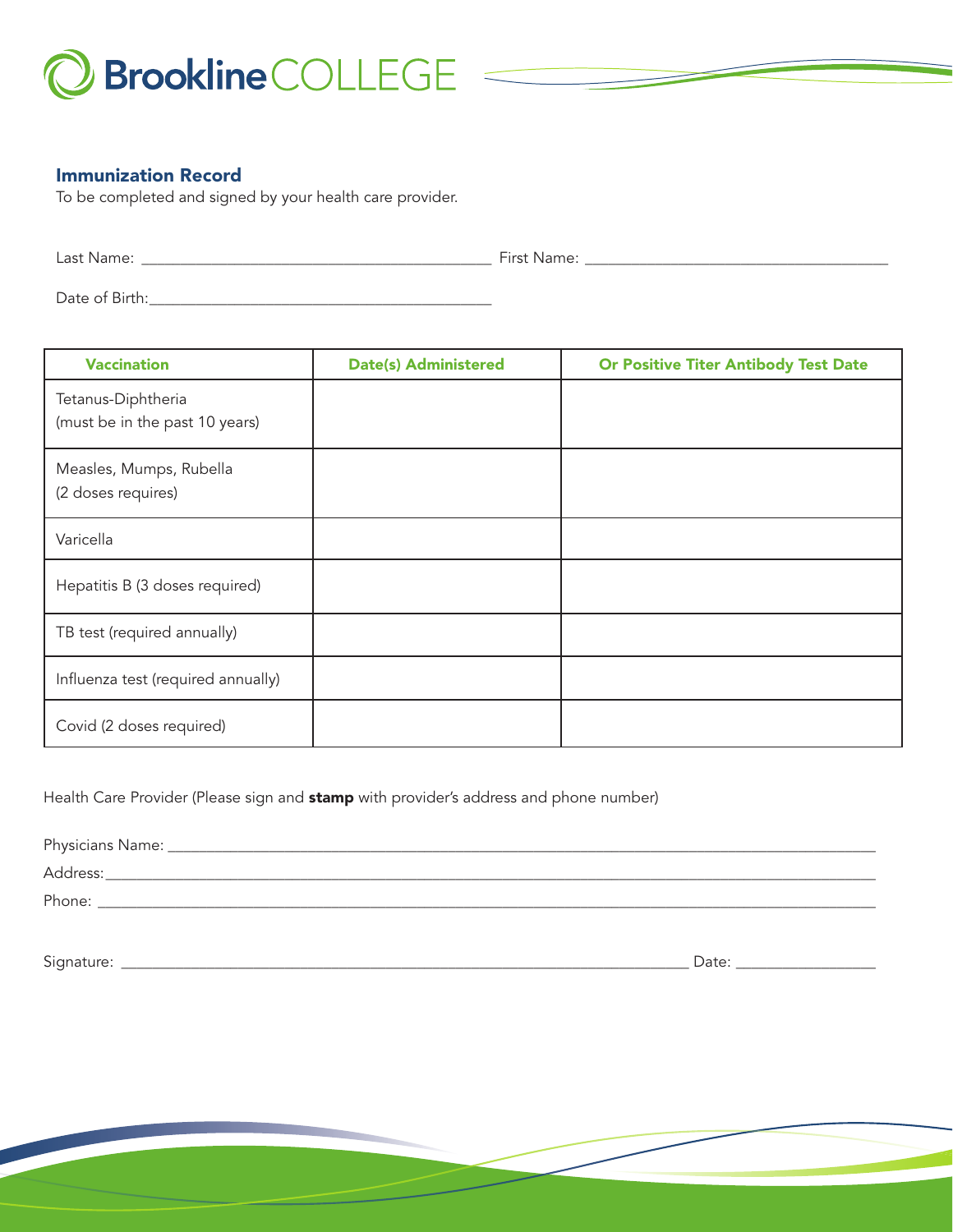## Technology Requirement Acknowledgement

I acknowledge that the Brookline College OTA program is a blended curriculum that requires me to participate in weekly zoom class instruction and that I must be present on campus 5-6 times/ semester as scheduled for labs and competency assessments. I understand that I am required to have the following technology to participate in the program: Students must have regular access to a desktop or laptop computer that meets the minimum requirements listed below. Many of the learning exercises in the classroom will not work on a hand-held device or tablet.

- Operating Systems for PC Users: Windows 7 32 or 64-bit; Windows 8 32 or 64-bit; Windows 10 32 or 64-bit
- Operating Systems for Mac Users: OSX10-version10.8 or newer Processor: Intel i3 Processor or higher (3.4GHz – 4.2GHz)
- RAM: 4 GB or more
- Monitor Display: A minimum of 1024x768at16-bit color
- Internet: High-speed internet access (Cable, DSL, or equivalent); Hotspots are not recommended; while they do work in some instances, hotspots are not suitable for many curriculum items in the classroom.
- Web browser: A current version of Mozilla Firefox or Google Chrome.
- Web browser pop ups: Students will need to allow Popups from Brookline College Learning Management System; (LMS), Cengage Unlimited MindTap and McGraw Hill Connect to maximize learning capabilities.
- Sound: Sound card and computer speakers to listen to audio presentations
- Plug-Ins: Adobe Flash, version 17 or higher; Java, version 8 or greater; Apple QuickTime (Best practice is to allow application software to update as new versions are released.)
- Software: Adobe Reader, version DC; Microsoft Office 10 or Microsoft Office 365 (Access to MS OFFICE 365 provided as a courtesy by Brookline College; Students will be able to download and install Microsoft Office 365 and use the online cloud applications as well.)
- Webcam and Microphone: Built-in or external web camera and microphone.

| <b>Applicant's Name</b> |  |      |
|-------------------------|--|------|
|                         |  |      |
| Applicant's Signature   |  | Date |